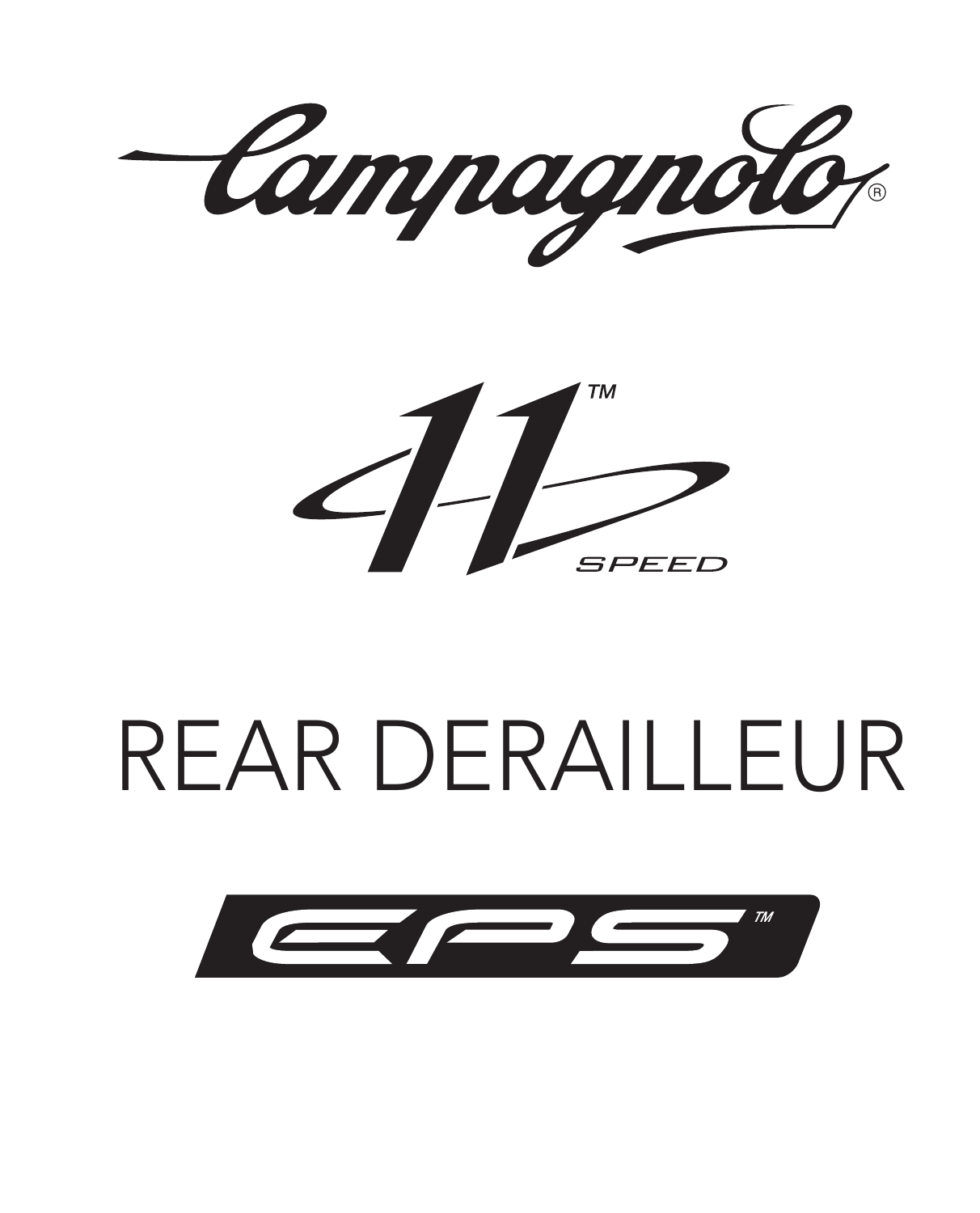Camnaanolo



# WARNING!

Carefully read, follow and understand the instructions given in this manual. It is an essential part of the product, and you should keep it in a safe place for future reference.

MECHANIC QUALIFICATION - Please be advised that many bicycle service and repair tasks require specialized knowledge, tools and experience. General mechanical aptitude may not be sufficient to properly service or repair your bicycle. If you have any doubt whatsoever regarding your service/repair ability, please take your bicycle to a qualified repair shop.

INTENDED USE - This Campagnolo® product is designed and manufactured for use only on road racing style bicycles that are ridden **only** on smooth road or track surfaces. Any other use of this product, such as off-road or on trails is forbidden.

"AN ACCIDENT" - Please note that throughout this manual, reference is made that "an accident" could occur. Any accident could result in damage to your bicycle, its components and, more importantly, could cause you or a bystander to sustain severe personal injury or even death.

LIFESPAN - WEAR - INSPECTION REQUIREMENT - The lifespan of Campagnolo® components depends on many factors, such as rider size and riding conditions. Impacts, falls, improper use or harsh use in general may compromise the structural integrity of the components and significantly reduce their lifespan. Some components are also subject to wear over time. Please have your bicycle and its components regularly inspected by a qualified mechanic for any cracks, deformation, signs of fatigue or wear. Disassembly your bicycle components and especially the pedals, is required during these inspections. If the inspection reveals any deformation, cracks, impact marks or stress marks, no matter how slight, **immediately** replace the component; components that have experienced excessive wear also need immediate replacement. The frequency of inspection depends on many factors; check with your authorized representative of Campagnolo S.r.l. to select a schedule that is best for you. If you weigh 82 kg/180 lbs or more, you must be especially vigilant and have your bicycle inspected more frequently (than someone weighting less than 82 kg/180 lbs) for any evidence of cracks, deformation, or other signs of fatigue or stress. Check with your mechanic to discuss whether the components you selected are suitable for your use, and to determine the frequency of inspections.

Important PERFORMANCE, SAFETY and WARRANTY Notice - Dear customer, please remember that to maximise the performance of your EPS drivetrain and to prevent jeopardising its safety, performance, longlife and functionality, it is absolutely necessary to use the 6 components of EPS drivetrain with components of the Campagnolo 11 speed mechanical drivetrain; it is not possible to use EPS components that are not manufactured by Campagnolo.

Note: Tools supplied by other manufacturers for components similar to Campagnolo® components may not be compatible with Campagnolo® components. Likewise, tools supplied by Campagnolo S.r.l. may not be compatible with components supplied by other manufacturers. Always check with your mechanic or the tool manufacturer to insure compatibility before using tools supplied by one manufacturer on components supplied by another.

*The user of this Campagnolo® product expressly recognizes that there are risks inherent in bicycle riding, including but not limited to the risk that a component of the bicycle can fail, resulting in an accident, personal injury or death. By his purchase and use of this Campagnolo® product, the user expressly, voluntarily and knowingly accepts and/ or assumes these risks and agrees to hold Campagnolo S.r.l. harmless against any resulting damages.*

If you ever have any questions, please contact your mechanic or your nearest Campagnolo® dealer for additional information.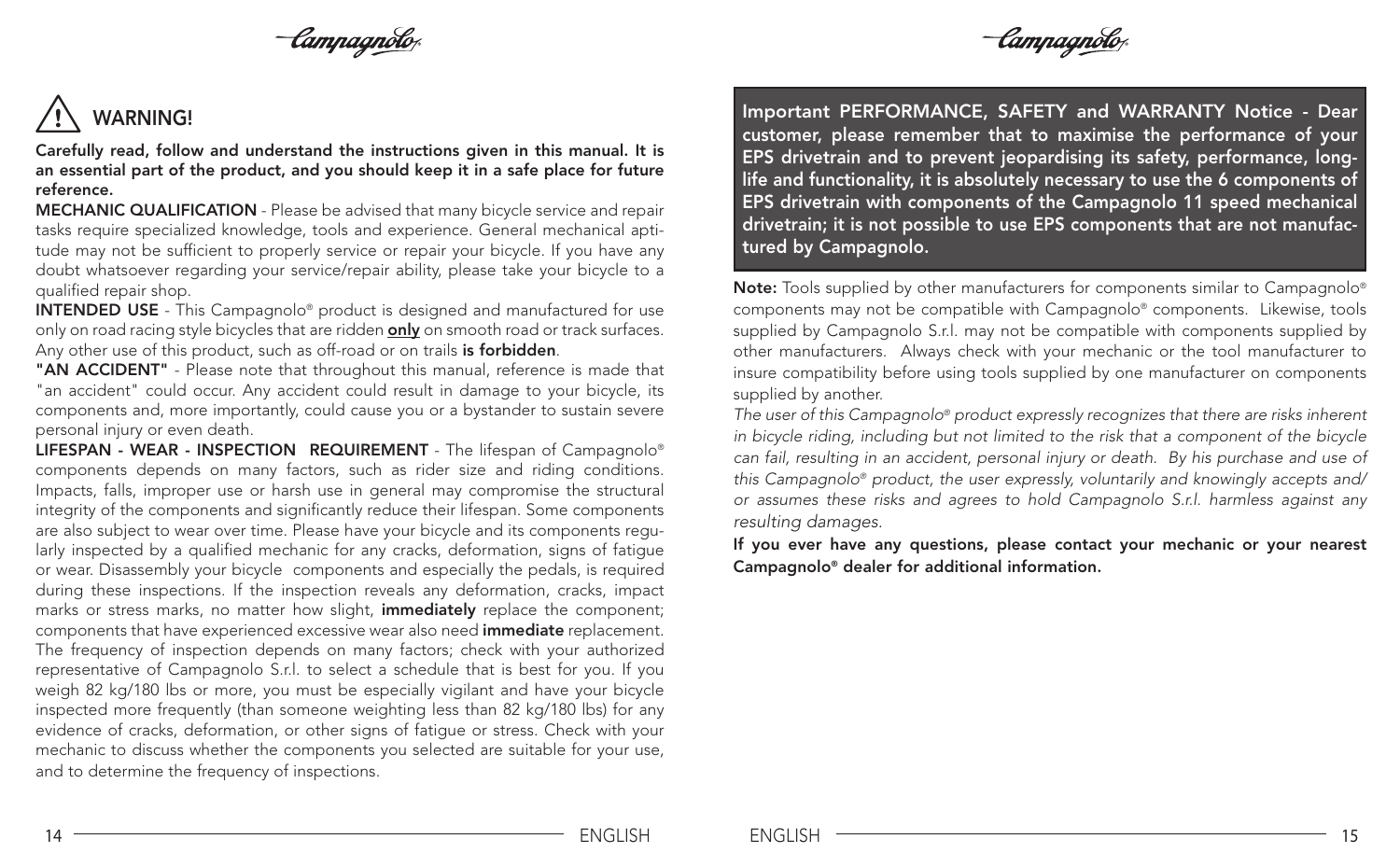-Campagnolo<sub>l</sub>





WARNING!

Always wear protective gloves and glasses while working on the rear derailleur.

### 1 - PREPARING THE FRAME

Clear the threading of the rear derailleur connection fitting on the right rear dropout (B - Fig. 1) using a tool tap with threading 10x26 TPI.



### CAUTION

Check and, if necessary, realign the rear derailleur dropout only be using Campagnolo® tool UT-VS030.

NEVER straighten the dropout with therear derailleur assembled because you could damage the dropout and cause irreparable damage or loss in functionality to your rear derailleur.

When installing/removing or servicing components, switch off the EPS drivetrain as indicated in the instruction sheet of the EPS Power Unit.

# 2 - ASSEMBLY

# $\land$  WARNING!

THE EPS REAR DERAILLEUR MUST BE MOUNTED AND CONNECTED ONLY AND EXCLUSIVELY BY ONE OF CAMPAGNOLO'S SERVICE CENTERS, A CAMPAGNOLO PRO-SHOP OR A MECHANIC SPECIALISED IN MOUNTING EPS GROUPSETS.

PLEASE REMEMBER THAT TAMPERING OR INCORRECT OR INCOMPLETE INSTALLATION OF EVEN JUST ONE COMPONENT OF THE EPS GROUPSET AUTOMATICALLY RESULTS IN THE INVALIDATION OF ANY WARRANTY.

# $\left\langle \cdot\right\rangle$  NOTE FOR SPECIALISED MECHANICS!

Please remember that all assembly, disassembly, adjustment and maintenance procedures for the EPS drivetrain are described in the EPS technical manual, which is available in PDF format on our internet site www.campagnolo.com.

• Secure the rear derailleur to the frame using screw (A - Fig. 2), and tighten with a TORX T-25 key. Tightening torque: 15 Nm - 133 in.lbs

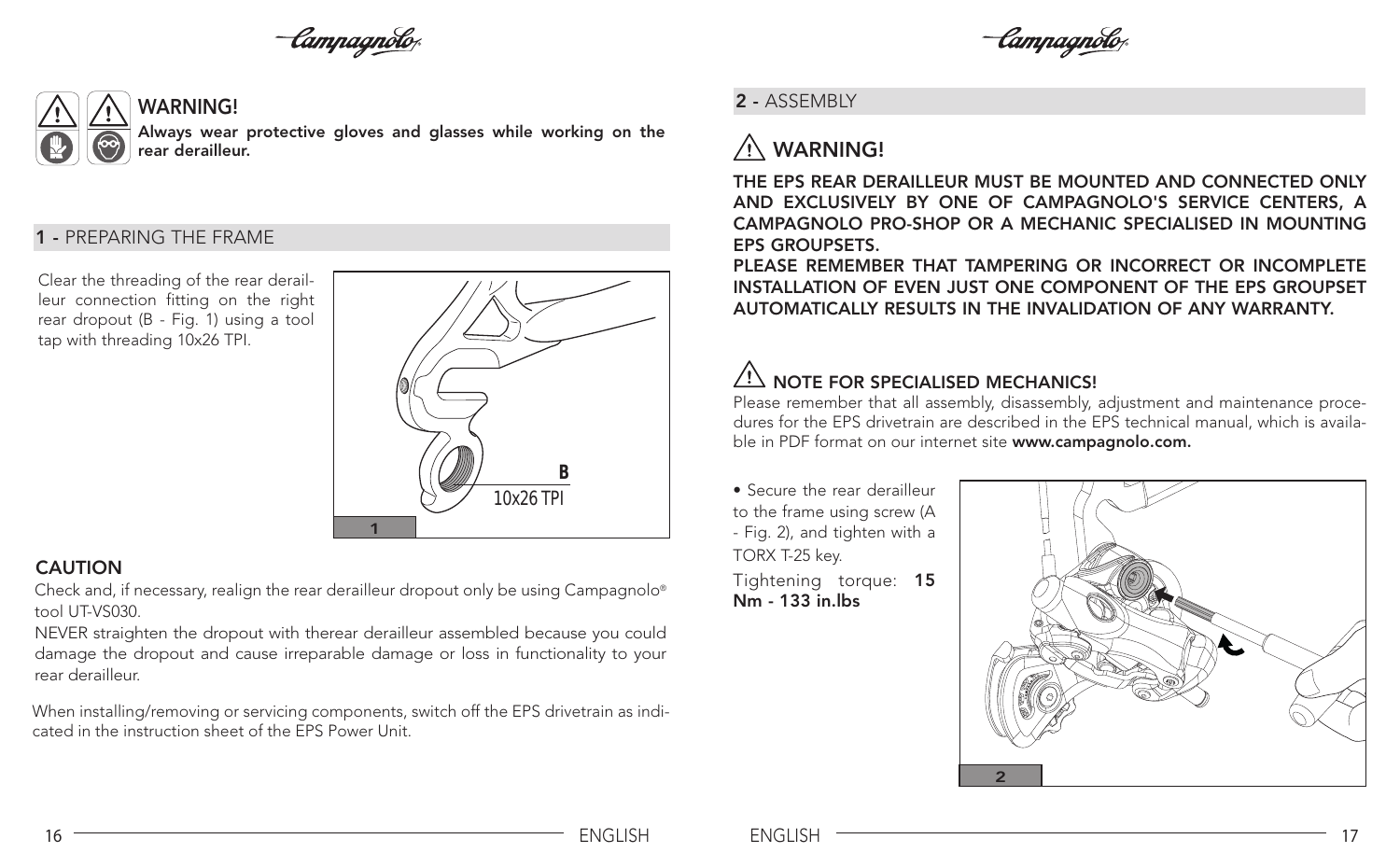-Campagnolo<sub>l</sub>

## 2.1 - ZERO SETTING of the rear derailleur

# WARNING!

Resetting the rear derailleur to zero is a particularly delicate operation and must be carried out when the bicycle is stationary and placed on a stand. This is why it should be conducted only and exclusively by a Campagnolo Service Center, a Campagnolo Pro-shop or a mechanic specialised in mounting EPS groupsets.

# 2.2 - RIDING SETTING of the rear derailleur

The setting procedure allows to adjust the reference position of the rear derailleur and is particularly useful if you intend to change the wheel with one with a set of sprockets that are positioned differently with respect to the drop-out.

To adjust the rear derailleur, press and hold the MODE button (D - Fig.3) on the EPS controls for approximately 6 seconds until the purple LED turns on.

Adjust the position by pressing lever B or lever C on the left control (Fig. 3).

#### Note

Every time lever B or lever C (Fig. 3) is pressed, this allows the system to carry out a fixed shift of approximately 0.2 mm.

When you have completed the procedure, the system will correct the established positions of all the chainrings based on the new settings.



-Campagnolo

If the chain is perfectly centred, from the 2nd to the 10th pinion: the chain moves closer to the lower pinion by moving 3 times downwards the chain moves closer to the upper pinion by moving 3 times upwards

To save the adjustment, briefly press the MODE button located on the EPS controls (D - Fig.3).

#### IMPORTANT!

If you do not press the MODE key briefly, which allows to complete the setting procedure, the system will automatically exit the procedure after 48 seconds and will save the new setting.

Every time a resetting to zero is conducted, previous adjustments are reset.

# WARNING!

Setting the rear derailleur when the bicycle is in motion may result in dangerous situations and cause accidents. Therefore please be very careful if you decide to do it.

## 3 - REMOVAL

When installing/removing or servicing components, switch off the EPS drivetrain as indicated in the instruction sheet of the EPS Power Unit.

# WARNING!

THE EPS REAR DERAILLEUR MUST BE DISASSEMBLED ONLY AND EXCLUSIVELY BY ONE OF CAMPAGNOLO'S SERVICE CENTERS, A CAMPAGNOLO PRO-SHOP OR A MECHANIC SPECIALISED IN MOUNTING EPS GROUPSETS.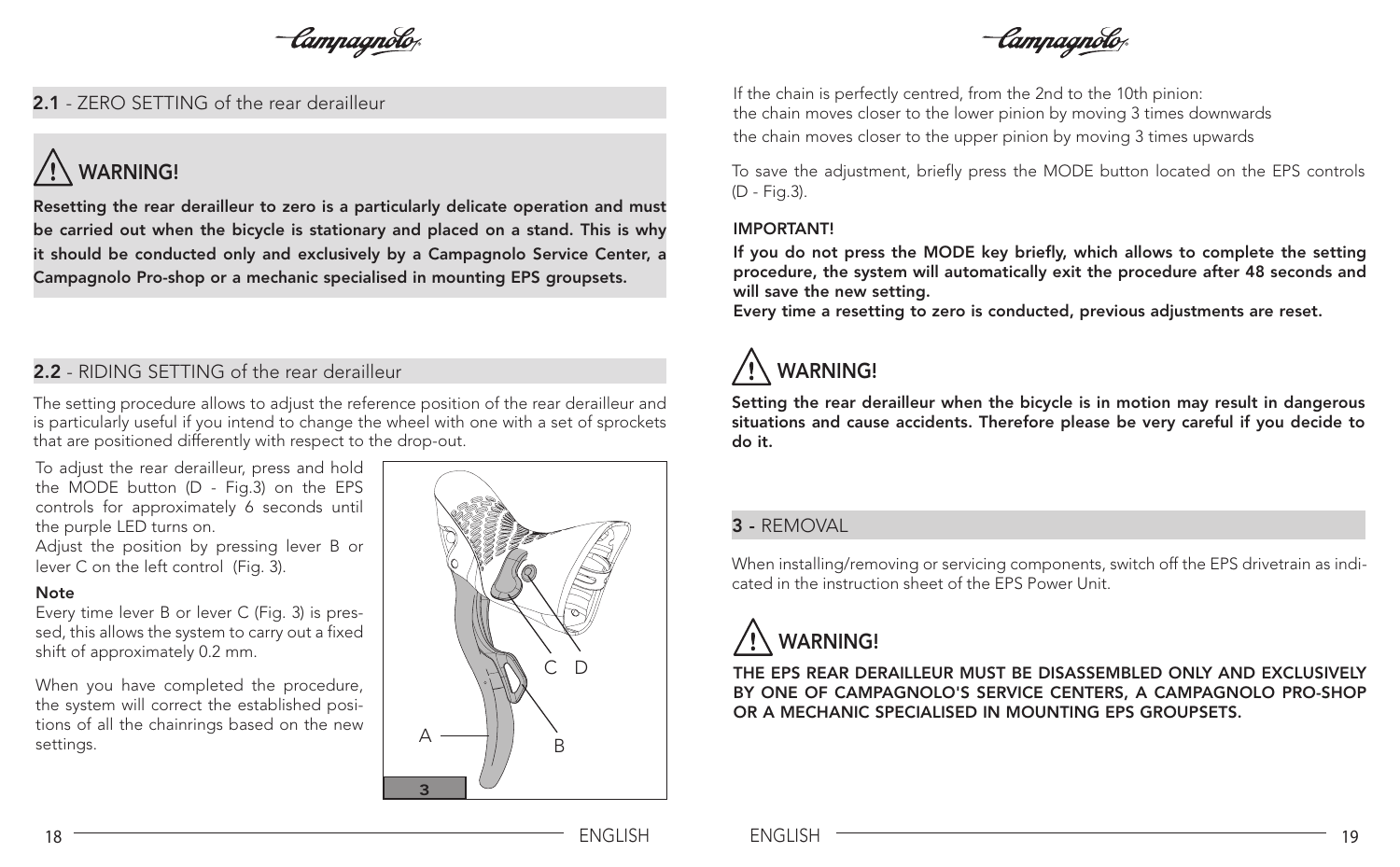-Camnaanolo

-Campagnolo<sub>l</sub>

### 4 - MAINTENANCE

When installing/removing or servicing components, switch off the EPS drivetrain as indicated in the instruction sheet of the EPS Power Unit.

- Lubricate all the joints regularly.
- If the rollers do not rotate smoothly, clean throughly and replace if necessary.
- To remove the rollers, unscrew the screws (E - Fig. 4) with a 3 mm Allen screw.

#### ATTENTION!

The two rollers are different: on the upper section, fit the roller marked "UPPER" (with side play); in the lower section, fit the roller marked "LOWER": it is unidirectional and must be fitted so that it rotates in the direction indicated by the arrows (Fig. 5).

#### **WARNING!**

Comply with the following specifications when replacing the pulleys:

#### Tightening torque

2,7 Nm - 24 in.lbs





• The life of the components depends on conditions of use and on the frequency and quality of maintenance. To keep the components in good condition, cleaning and lubrication must therefore be repeated frequently, especially if it is subjected to heavy-duty use (i.e. after washing your bicycle, after every ride in wet, dusty or muddy conditions etc.).

• Dirt seriously damage bicycles and their components. Thoroughly rinse, clean and dry your bike after using it in these conditions.

• Never spray your bicycle with water under pressure. Pressurized water, even from the nozzle of a small garden hose, can pass seals and enter into your Campagnolo® components, damaging them beyond repair. Wash your bicycle and Campagnolo® components by wiping them down with water and neutral soap. Dry them using a soft cloth. Never use abrasive or metal pads.

• Before lubricating, thoroughly clean the drive system (chain, sprocket set, chainrings and derailleur pulleys) with a brush or cloth saturated with an appropriate degreaser or detergent.

• Relubricate the components carefully using a lubricant suitable to purpose.

• Using poor-quality or incorrect lubricant may damage the chain and cause excessive wear or damage to the system. A damaged drive system can malfunction, resulting in an accident, personal injury or death.

• After applying the lubricant move the cranks and engage all possible gear combinations in order to thoroughly lubricate the entire drive system.

- Thoroughly clean any residual lubricant from the bicycle and floor.
- At the end of the lubrication operation, CAREFULLY degrease rims and brake pads.

# WARNING!

Traces of lubricant on the rims and brake pads can reduce or eliminate the braking capabilities of your bicycle, resulting in an accident, personal injury or death.